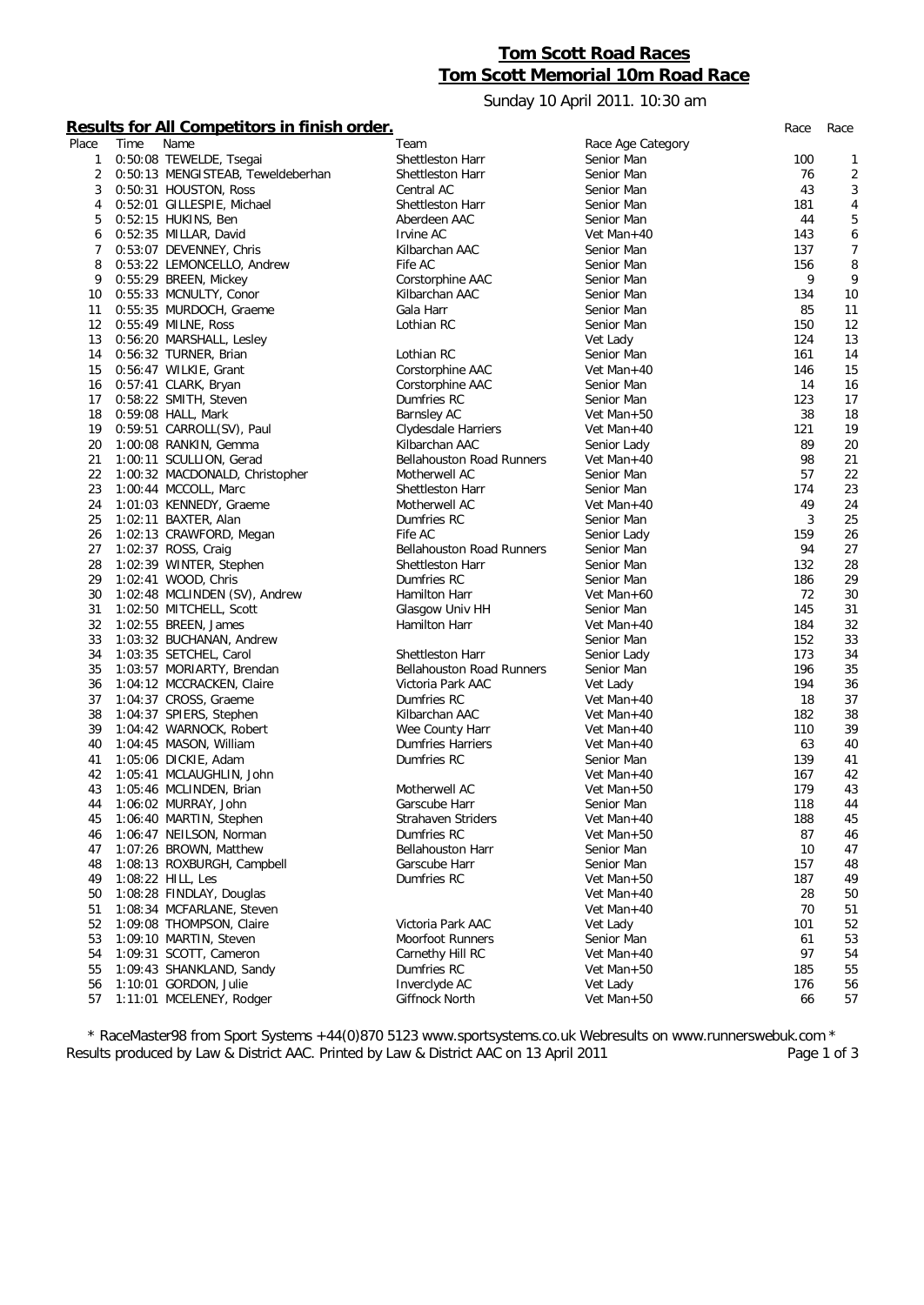## **Results for All Competitors in finish order.** *Race Race*

| Place | Time | Name                                          | Team                             | Race Age Category |     |     |
|-------|------|-----------------------------------------------|----------------------------------|-------------------|-----|-----|
| 58    |      | 1:11:09 FOLLAN, Eddie                         |                                  | Vet Man+40        | 171 | 58  |
| 59    |      | 1:11:09 MCLEOD, Scott                         |                                  | Senior Man        | 68  | 59  |
| 60    |      | 1:11:25 GILCHREST, Claire                     | Ferranti AAC                     | Vet Lady          | 30  | 60  |
| 61    |      | 1:11:31 LINES, Gary                           | Motherwell AC                    | Senior Man        | 54  | 61  |
| 62    |      | 1:11:49 MILLAR(SV), Hilary                    | Giffnock North                   | Vet Lady          | 84  | 62  |
| 63    |      | $1:12:16$ BROWN, Craig                        | Garscube Harr                    | Senior Man        | 11  | 63  |
| 64    |      | 1:12:30 MOFFAT, Ewan                          |                                  | Vet Man+40        | 81  | 64  |
| 65    |      | 1:12:55 DOAK, Christopher                     | <b>Bellahouston Road Runners</b> | Senior Man        | 23  | 65  |
| 66    |      | 1:13:24 ROSS, Louise                          | <b>Bellahouston Road Runners</b> | Senior Lady       | 93  | 66  |
| 67    |      | 1:13:26 CASTLE, Simon                         |                                  | Senior Man        | 149 | 67  |
| 68    |      | 1:13:30 FOLLAN, Michael                       | Greenock Glenpark Harr           | Vet Man+40        | 27  | 68  |
| 69    |      | 1:13:42 BUCHANAN, William                     | <b>Calderglen Harriers</b>       | Vet Man+60        | 147 | 69  |
| 70    |      | 1:13:45 HARKNESS, Peter                       | Scottish Prison Service          | Vet Man+40        | 39  | 70  |
| 71    |      | 1:14:13 MASSEY, Beth                          | <b>Barnsley AC</b>               | Vet Lady          | 62  | 71  |
| 72    |      | 1:14:22 SMITH, John                           | Jog Scotland                     | Vet Man+50        | 160 | 72  |
| 73    |      | 1:14:33 DOUGLAS, Gordon                       | Law & Dist                       | Vet Man+50        | 193 | 73  |
| 74    |      | 1:14:44 MAXWELL(SV), Frances                  | Calderglen Harriers              | Vet Lady          | 65  | 74  |
| 75    |      | 1:15:15 REID, Rob                             |                                  | Vet Man+40        | 162 | 75  |
| 76    |      | 1:15:23 DAWSON, David                         | Hamilton Harr                    | Vet Man+40        | 153 | 76  |
| 77    |      |                                               | <b>Cosmic Hillbashers</b>        |                   | 12  | 77  |
| 78    |      | 1:15:49 BRYCE, Murray                         |                                  | Vet Man+50        | 163 | 78  |
|       |      | 1:15:51 HEALY, Lawrence                       |                                  | Vet Man+40        |     |     |
| 79    |      | 1:16:00 BEVERIDGE, Julie                      | Calderglen Harriers              | Senior Lady       | 154 | 79  |
| 80    |      | 1:16:02 MCAVOY, Claire                        |                                  | Senior Lady       | 135 | 80  |
| 81    |      | 1:16:10 JAMIESON, Elaine                      | Motherwell AC                    | Vet Lady          | 125 | 81  |
| 82    |      | 1:16:15 GIBB, Keith                           |                                  | Vet Man+40        | 127 | 82  |
| 83    |      | 1:16:22 ROSSBOROUGH(JNR), Robert              | Clydesdale Harriers              | Senior Man        | 95  | 83  |
| 84    |      | 1:17:03 HAMILTON, Gordon                      |                                  | Vet Man+40        | 192 | 84  |
| 85    |      | 1:17:11 WILSON, Graeme                        | Wee County Harr                  | Vet Man+40        | 113 | 85  |
| 86    |      | 1:17:12 HAWKINS, Graham                       | Motherwell AC                    | Vet Man+40        | 158 | 86  |
| 87    |      | 1:17:22 SIMPSON, Ronnie                       |                                  | Vet Man+60        | 99  | 87  |
| 88    |      | 1:17:34 MCMILLAN, Tom                         | <b>Bellahouston Road Runners</b> | Vet Man+50        | 73  | 88  |
| 89    |      | 1:17:48 LOGAN, David                          | Giffnock North                   | Vet Man+50        | 56  | 89  |
| 90    |      | 1:18:01 ROBERTSON, Judith                     |                                  | Vet Lady          | 138 | 90  |
| 91    |      | 1:18:01 MCKENNA, Frank                        |                                  | Vet Man+50        | 79  | 91  |
| 92    |      | 1:18:10 GEDDES, Stuart                        |                                  | Senior Man        | 122 | 92  |
| 93    |      | 1:18:10 MUIR, Kenneth                         | Motherwell AC                    | Vet Man+40        | 120 | 93  |
| 94    |      | 1:18:17 WEDLOCK, Jane                         | Motherwell AC                    | Vet Lady          | 108 | 94  |
| 95    |      | 1:18:20 MACKINNON, Neil                       |                                  | Vet Man+40        | 177 | 95  |
| 96    |      | 1:18:34 GILCHRIST, Elizabeth                  | Ferranti AAC                     | Vet Lady          | 31  | 96  |
| 97    |      | 1:18:35 DICKSON, Maureen                      | Dumfries RC                      | Vet Lady          | 22  | 97  |
| 98    |      | 1:18:37 HAMILTON, Lynne                       | <b>Bellahouston Road Runners</b> | Senior Lady       | 40  | 98  |
| 99    |      | 1:18:43 WHITESIDE, Craig                      | Motherwell AC                    | Vet Man+50        | 111 | 99  |
| 100   |      | 1:18:56 BURKE, Rodney                         |                                  | Vet Man+40        | 197 | 100 |
| 101   |      | 1:19:11 HANDS(SV), Phyllis                    | Motherwell AC                    | Vet Lady          | 126 | 101 |
| 102   |      | 1:19:31 GRAY, Wallace                         |                                  | Vet Man $+50$     | 36  | 102 |
| 103   |      | 1:19:35 LAMONT, Tracey                        | Motherwell AC                    | Vet Lady          | 52  | 103 |
| 104   |      | 1:19:35 MCNULTY, Cheryl                       | Hamilton Harr                    | Senior Lady       | 75  | 104 |
| 105   |      | 1:19:35 COUPER, Louise                        |                                  | Vet Lady          | 16  | 105 |
| 106   |      | 1:19:50 MOORE, Karen                          |                                  | Vet Lady          | 164 | 106 |
| 107   |      | 1:20:15 LEGGETT(SV), Ian                      | Lothian RC                       | Vet Man $+70$     | 53  | 107 |
| 108   |      | 1:20:24 GRAY, Louise                          | <b>Bellahouston Road Runners</b> | Vet Lady          | 32  | 108 |
| 109   |      | 1:20:33 MACKAY, Alasdair                      | Garscube Harr                    | Vet Man+40        | 117 | 109 |
| 110   |      | 1:20:59 BEST, Geraldine                       |                                  | Vet Lady          | 180 | 110 |
| 111   |      | 1:21:19 TRANT, Mike                           | Dumfries RC                      | Vet Man+50        | 105 | 111 |
| 112   |      | 1:21:24 KIRKHOPE, Andrew                      | Shettleston Harr                 | Vet Man+50        | 51  | 112 |
| 113   |      | 1:21:32 MCLAUGHLIN, Kieran                    | Garscube Harr                    | Senior Man        | 168 | 113 |
| 114   |      | 1:21:40 SCOTT, Andrew                         | Motherwell AC                    | Vet Man+40        | 166 | 114 |
| 115   |      |                                               | Motherwell AC                    | Vet Lady          | 172 |     |
|       |      | 1:22:14 DOWNIE, Angela<br>1:22:27 WARD, Jamie |                                  |                   |     | 115 |
| 116   |      |                                               |                                  | Senior Man        | 189 | 116 |
| 117   |      | 1:22:56 LARRANOE, Claire                      |                                  | Senior Lady       | 116 | 117 |

*\* RaceMaster98 from Sport Systems +44(0)870 5123 www.sportsystems.co.uk Webresults on www.runnerswebuk.com \** Results produced by Law & District AAC. Printed by Law & District AAC on 13 April 2011